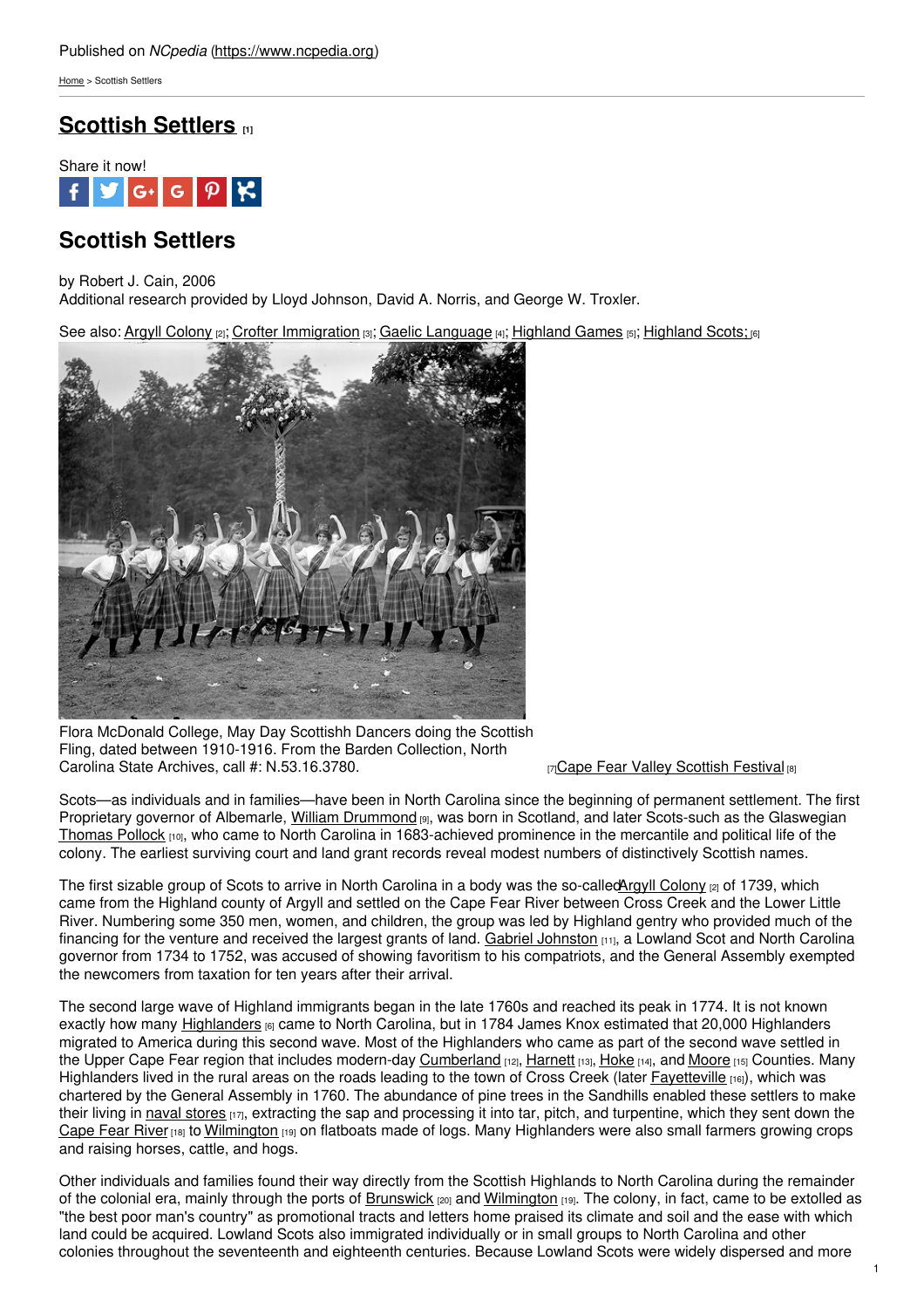readily assimilated in the colonies, their story is less easily told than that of their Highland compatriots. While there were far fewer Lowland Scots than Highland Scots in North Carolina, some Lowlanders filled important roles as merchants, high-ranking officials, or military officers. Others ranged from poor immigrants and indentured servants to well-educated teachers, physicians, and clergymen.

The migration of Scotch-Irish settlers to America began in the 1680s but did not occur in large numbers until the 1720s. Pennsylvania was the most popular destination, but Scotch-Irish immigrants also settled in South Carolina, New Jersey, and Maryland. The Scotch-Irish, or Ulster Scots, were descendants of the Lowland Scots, whom James I of [England](http://www.britannia.com/history/monarchs/mon46.html) [21] had settled in Ulster, the northern and most isolated and conservative part of Ireland. During the reign of **[Elizabeth](http://www.britannia.com/history/monarchs/mon45.html) I**, [22]the native aristocracy of Ulster had rebelled against the English government and its newly established Anglican Church. The earliest concentrated settlement of Scotch-Irish immigrants in North Carolina was in [Duplin](https://www.ncpedia.org/geography/duplin) [23] and New [Hanover](https://www.ncpedia.org/geography/new-hanover) Counties [24] around 1740. The Scotch-Irish were also the largest ethnic group among the settlers in the Carolina backcountry in the eighteenth century, and they were the largest group among the pioneers who crossed the Blue [Ridge](http://www.ncblueridge.com/) [25] and Allegheny Mountains [26] and settled in [southwestern](http://www.britannica.com/EBchecked/topic/16046/Allegheny-Mountains) North Carolina in the late eighteenth and early nineteenth centuries.

Although the Scottish emigrants, in coming to America, were assured freedom to exercise thei[rPresbyterian](https://www.ncpedia.org/presbyterian-church-0)  $_{[27]}$  religion at a time when the Stuart monarchy favored spreading the Anglican Church throughout the British Isles, the most important motivation for Scottish emigration was economic. Profound changes in agricultural organization following the Jacobite insurrection of 1745 raised rents to unprecedented heights and resulted in large numbers of evictions. Entire communities often emigrated, with the enterprise many times being organized by "tacksmen"-leaseholders who traditionally held long leases from the landowner and in turn rented to tenants.

Several North Carolina Scots gained prominence in the colony, [withG](http://www.ncpublications.com/colonial/Bookshelf/Schaw/murray.htm)[overnor](https://www.ncpedia.org/johnston-gabriel-research-branch-nc) Johnston [11], Royal Council member John Rutherfurd [28], and official and planter James [Murray](https://www.ncpedia.org/biography/murray-james) [29] being examples. Scots were also important in the religious life of the colony, being well represented among both Presbyterian and Anglican clergy. A Scottish immigrant, [James](https://www.ncdcr.gov/about/history/division-historical-resources/nc-highway-historical-marker-program/Markers.aspx?ct=ddl&sp=search&k=Markers&sv=D-90 - JAMES INNES ca. 1700-1759) Innes [30], was a notable military leader in the [French](https://www.ncpedia.org/french-and-indian-war-0) and Indian War [31] (1754-63). The military prowess of North Carolina [Loyalist](https://www.ncpedia.org/loyalists) [32] Scots was put to the test at the Battle of [Moore's](https://www.ncpedia.org/moores-creek-bridge-battle) Creek Bridge<sup>[33]</sup> in February 1776. Although they suffered a bloody defeat in that contest, Scots constituted the backbone of North Carolina Loyalism throughout the war, and with the establishment of independence many of them sought refuge in the British colonies of Nova Scotia and New Brunswick.

After the [Revolutionary](https://www.ncpedia.org/war-1812) War [34], Scottish immigration to North Carolina gradually resumed and continued until theWar of 1812 [35]. The number of immigrants who came to the state during this period is unknown, but Scottish port records of the 1790s and the opening years of the nineteenth century list several dozen emigrant vessels clearing for North Carolina, mainly [Wilmington](https://www.ncpedia.org/geography/wilmington) [19]. After the War of 1812, at least a trickle of immigration resumed: in 1820, for example, a ship carrying migrants was cleared from Campbelltown to Wilmington. The U.S. [Census](https://www.census.gov/prod/www/decennial.html) of 1850 [36] listed some 1,200 Scottish-born citizens in North Carolina, most of them residing in the counties of [Cumberland](https://www.ncpedia.org/geography/cumberland) [12], [Moore](https://www.ncpedia.org/geography/moore) [15], [Robeson](https://www.ncpedia.org/geography/robeson) [37], and [Richmond](https://www.ncpedia.org/geography/richmond) [38]. In the census of 1880 the number was down to some 400. A Scottish corporation in the 1880s purchased land in [Madison](https://www.ncpedia.org/geography/madison) [39] and [Haywood](https://www.ncpedia.org/geography/haywood-town) [40]Counties with a view to bringing in Scottish settlers. The venture was unsuccessful, as was the effort to bring Highland crofters (tenant farmers) to the Sandhills at about the same time. A similar attempt of the early 1890s to attract Scots to the lands of J. Bryan [Grimes](https://www.ncpedia.org/biography/grimes-john-bryan)  $\frac{41}{1}$  in Pitt [County](https://www.ncpedia.org/geography/pitt)  $\frac{42}{1}$  fared little better.

Immigrants from the Scottish Highlands often retained distinctive elements of their culture. TheGaelic [language](https://www.ncpedia.org/gaelic-language) [4] was spoken by some to at least a limited extent until the mid-nineteenth century. Presbyterianism continues to flourish in the areas of Scottish settlement, and Scottish music influenced the development of local musical forms. Clan societies and the [Highland](https://www.ncpedia.org/highland-games) Games [5] at [Grandfather](https://www.ncpedia.org/grandfather-mountain) Mountain [43] and elsewhere in North Carolina continue to help keep alive a sense of the importance of the state's Scottish heritage.

## **References:**

Tyler Blethen and Curtis Wood Jr., *From Ulster to Carolina: The Migration of the Scotch-Irish to Southwestern North Carolina* (1986).

David Dobson, *Scottish Emigration to America, 1607-1785* (1994).

Ian C. C. Graham, *Colonists from Scotland: Emigration to Scotland in the Eighteenth Century*(1956).

Duane Meyer, *The Highland Scots of North Carolina, 1732-1776* (1961).

## **Additional Resources:**

Murdoch, Alexander. "Two Scottish Documents Concerning Emigration to North Carolina in 1754."*The North Carolina Historical Review* 93, no. 4 (2016): 361–85.<http://www.jstor.org/stable/44114474> [44].

Saint Andrews Scottish Heritage Center:[#](https://www.ncpedia.org/scottish-settlers?page=0#)

[Explanation](http://digital.ncdcr.gov/cdm4/document.php?CISOROOT=/p249901coll22&CISOPTR=260270&REC=20) of the terms in the Scottish Dialect<sub>[45]</sub>. Some eighteenth century tracts concerning North Carolina, 1927; by Boyd, William Kenneth, 1879-1938. North Carolina Department of Cultural Resources Digital Collections.

Colonial Record Project, NC Office of Archives & History, James Murray and John Rutherford: <http://www.ncpublications.com/colonial/Bookshelf/Schaw/murray.htm> [28]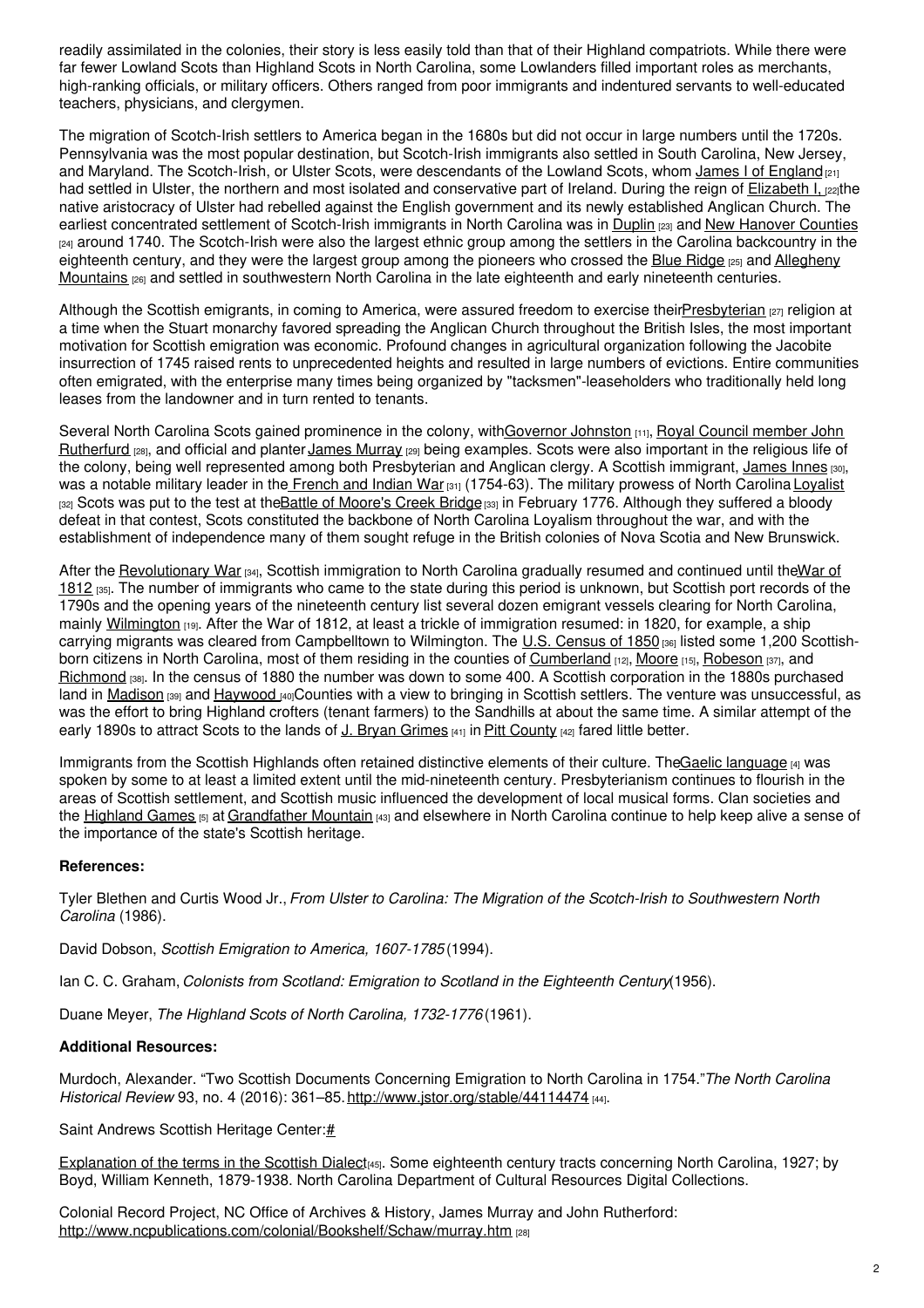[James](https://www.ncdcr.gov/about/history/division-historical-resources/nc-highway-historical-marker-program/Markers.aspx?ct=ddl&sp=search&k=Markers&sv=D-90 - JAMES INNES ca. 1700-1759) Innes [30], NC Historical Marker D-90, NC Office of Archives and History.

Flora [MacDonald](https://www.ncdcr.gov/about/history/division-historical-resources/nc-highway-historical-marker-program/Markers.aspx?ct=ddl&sp=search&k=Markers&sv=K-38 - FLORA MACDONALD) [46], NC Historical Marker K-38, NC Office of Archives and History.

List of Land Grants to [Scottish](https://docsouth.unc.edu/csr/index.html/document/csr07-0236) Settlers<sup>[47]</sup>: Colonial and State Records of North Carolina, Documenting the American South, UNC Libraries.

Highland Heritage Scottish [Americans](https://www.uncpress.org/book/9780807849132/highland-heritage/) in the American South[48], by Celeste Ray, UNC Press.

MacQueens of [Queensdale:](http://digital.ncdcr.gov/cdm4/document.php?CISOROOT=/p15012coll1&CISOPTR=17969&REC=20) a biography of Col. James MacQueen and his descendants with an introduction containing a history of the origin of the clan MacQueen by Hon. A.W. Maclean, and the proceedings of the first Clan MacQueen meeting, at Maxton, N.C., June 3 to 5, 1913 [49], by MacElyea, Annabella Bunting, 1916. North Carolina Department of Cultural Resources Digital Collections.

Expanding to the west: [Settlement](http://www.learnnc.org/lp/editions/nchist-colonial/2030) of the Piedmont region, 1730 to 1775<sub>[50]</sub> By J. Edwin Hendricks and Christopher E. Hendricks, LearnNC.

Scottish [heritage](http://www.learnnc.org/lp/editions/nchist-postwar/6851) [51] at [Linville](http://www.learnnc.org/lp/editions/nchist-postwar/6851) [51] By Celeste Ray, LearnNC.

[MacPherson](https://www.ncdcr.gov/about/history/division-historical-resources/nc-highway-historical-marker-program/Markers.aspx?ct=ddl&sp=search&k=Markers&sv=I-13 - MacPHERSON CHURCH) Church [52], NC Historical Marker I-13, NC Office of Archives & History.

### **Image Credit:**

Flora McDonald College, May Day Scotch Dancers doing the Scottish Fling, dated between 1910-1916. From the Barden Collection, North Carolina State Archives, call #: N.53.16.3780. Available from https://www.flickr.com/photos/north[carolina-state-archives/2348111892/](https://www.flickr.com/photos/north-carolina-state-archives/2348111892/) [7] (accessed August 14, 2012).

### **Subjects:**

American Revolution [\(1763-1789\)](https://www.ncpedia.org/category/subjects/us-revolution) [53] Colonial period [\(1600-1763\)](https://www.ncpedia.org/category/subjects/colonial-period) [54] [Culture](https://www.ncpedia.org/category/subjects/culture) [55] [Immigration](https://www.ncpedia.org/category/subjects/immigration) [56] **Authors:** Cain, [Robert](https://www.ncpedia.org/category/authors/cain-robert-j) J. [57] [Johnson,](https://www.ncpedia.org/category/authors/johnson-lloyd) Lloyd [58] [Norris,](https://www.ncpedia.org/category/authors/norris-david) David A. [59] [Troxler,](https://www.ncpedia.org/category/authors/troxler-george-w) George W. [60] **Origin - location:** [Cumberland](https://www.ncpedia.org/category/origin-location/coastal--4) County [61] [Harnett](https://www.ncpedia.org/category/origin-location/harnett-co) County [62] Hoke [County](https://www.ncpedia.org/category/origin-location/coastal--3) [63] New [Hanover](https://www.ncpedia.org/category/origin-location/coastal--7) County [64] [Wilmington](https://www.ncpedia.org/category/origin-location/coastal-39) [65] Pitt [County](https://www.ncpedia.org/category/origin-location/coastal-21) [66] [Robeson](https://www.ncpedia.org/category/origin-location/coastal--1) County [67] Moore [County](https://www.ncpedia.org/category/origin-location/piedmon-29) [68] **From:** [Encyclopedia](https://www.ncpedia.org/category/entry-source/encyclopedia-) of North Carolina, University of North Carolina Press.[69]

1 January 2006 | Cain, Robert J.; Johnson, Lloyd; Norris, David A.; Troxler, George W.

**Source URL:** https://www.ncpedia.org/scottish-settlers?page=0

#### **Links**

[1] https://www.ncpedia.org/scottish-settlers

- [2] https://www.ncpedia.org/argyll-colony
- [3] https://www.ncpedia.org/crofter-immigration
- [4] https://www.ncpedia.org/gaelic-language
- [5] https://www.ncpedia.org/highland-games
- [6] https://www.ncpedia.org/highland-scots
- [7] https://www.flickr.com/photos/north-carolina-state-archives/2348111892/
- [8] https://www.ncpedia.org/cape-fear-valley-scottish-festival

- [10] https://www.ncpedia.org/pollock-thomas
- [11] https://www.ncpedia.org/johnston-gabriel-research-branch-nc
- [12] https://www.ncpedia.org/geography/cumberland
- [13] https://www.ncpedia.org/geography/harnett
- [14] https://www.ncpedia.org/geography/hoke
- [15] https://www.ncpedia.org/geography/moore
- [16] https://www.ncpedia.org/fayetteville-0
- [17] https://www.ncpedia.org/naval-stores
- [18] https://www.ncpedia.org/rivers/cape-fear [19] https://www.ncpedia.org/geography/wilmington

3

<sup>[9]</sup> https://www.ncpedia.org/drummond-william-research-branch-nc